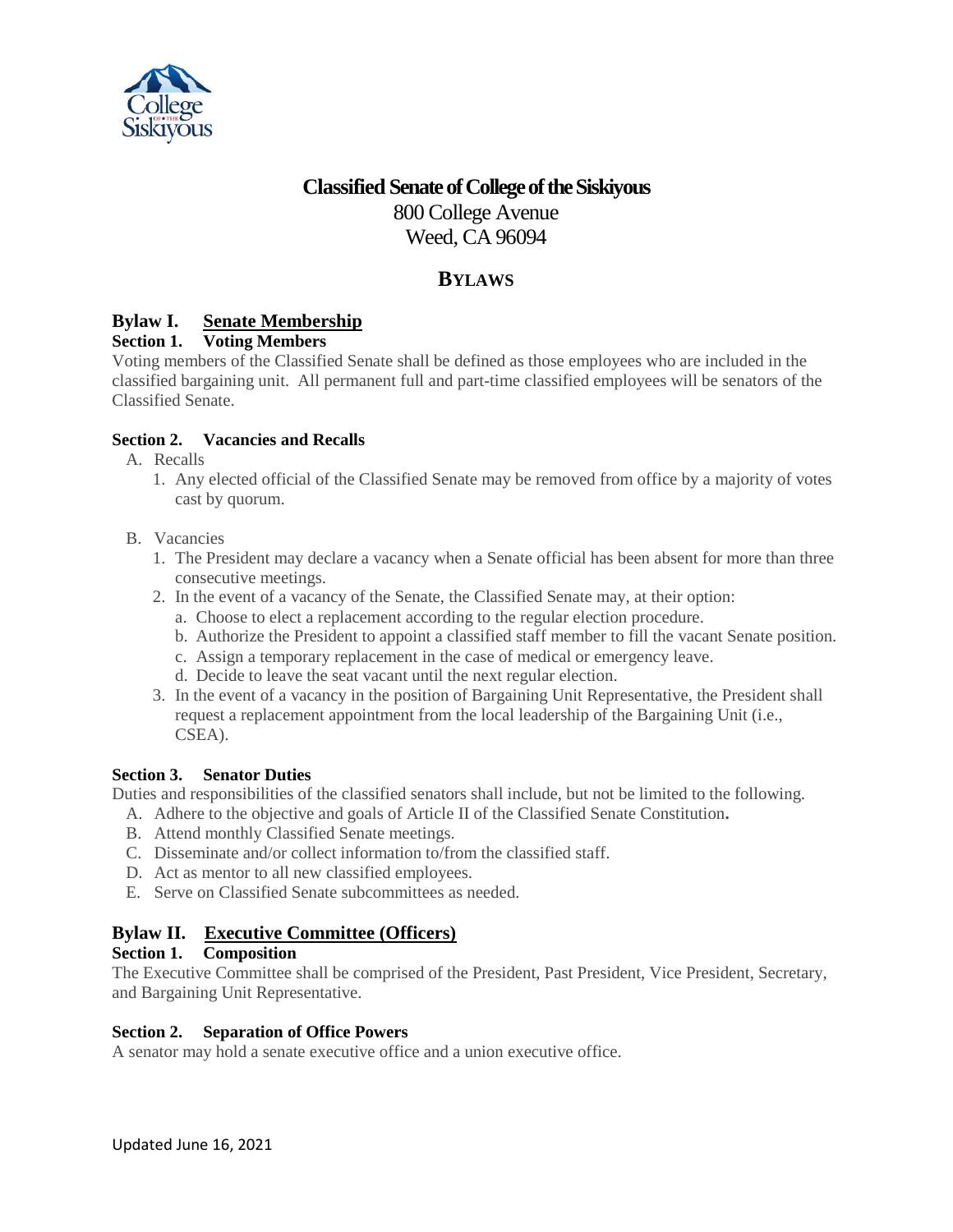

### **Section 3. Elections and Term of Office**

The Executive Committee members, Past President excluded, shall be nominated and elected by the Senate body during the last general meeting of the academic year by the newest elected board. Terms shall be one year, with a suggested minimum of two consecutive terms. Terms for the Classified Senate Executive Committee shall be July 1 – June 30.

#### **Section 4. Officer Duties and Responsibilities**

- A. Duties of Classified President shall include, but not be limited to, the following:
	- 1. Serve as official representative of the Classified Senate in all venues, particularly the Board of Trustee and other meetings.
	- 2. Be responsible for all required reports and recommendations.
	- 3. Chair and facilitate all regular Classified Senate meetings.
	- 4. Administer and maintain the affairs of the Classified Senate between meetings.
	- 5. Serve as ex-officio member of all Classified Senate committees.
	- 6. Chair of Classified Executive Committee.
	- 7. Serve on college committees requiring the Classified Senate President and other committees as time allows.
	- 8. Meet regularly with the Superintendent/President of the College.
- B. Duties of Classified Vice President
	- 1. Assume duties of Classified President in President's absence, at the request of the Classified President, or for the unexpired term in the event the Classified President cannot serve and he/she is confirmed by the Senate to this post.
	- 2. Perform those duties delegated by the Classified President.
- C. Duties of the Classified Secretary
	- 1. Assume duties of President in absence of Classified President, and Classified Vice President, in facilitating meetings.
	- 2. Be responsible for Classified Senate correspondence and the dissemination of information to all classified senators and staff.
	- 3. Be responsible for attendance roll of the Classified Senate.
	- 4. Perform other duties as necessary as delegated by the Classified President or assigned by the Classified Senate.
- D. Duties of the Bargaining Unit Representative:
	- 1. Act as liaison between the union and Classified Senate.

#### **Section 5. Classified Executive Committee Functions**

- A. The duties of the Classified Executive Committee shall include, but not be limited to:
	- 1. Develop agendas for Classified Senate meetings.
	- 2. Review committee reports and place said reports on agenda for Classified Senate action when appropriate.
	- 3. Review report/request from all other sources to determine if they should be placed on the Classified Senate agenda.
	- 4. Call special meetings of the Classified Senate if necessary.
- B. All meetings of the Classified Executive Committee shall be public forums, but no one shall address the Classified Executive Committee except at the discretion of the committee.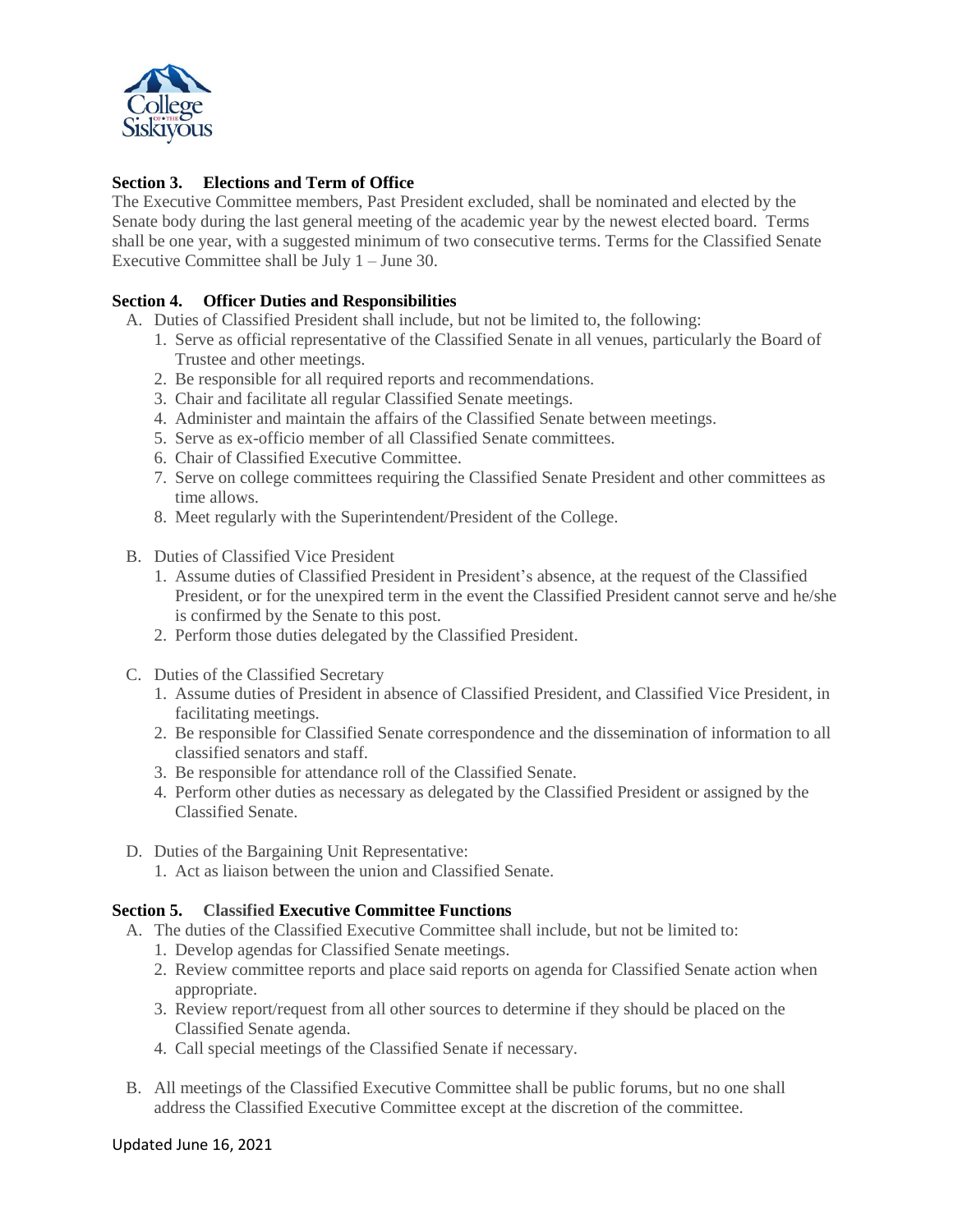

## **Bylaw III. Elections**

#### **Section 1. Officers**

The following officers shall be elected by and from among the total membership of the Classified Senate, regardless of the location of their employment: President, Vice President, Secretary.

#### **Section 2. Executive Board**

The elected officers designated in Section 1, plus the Immediate Past President, shall constitute the Executive Board of the Classified Senate.

### **Section 3. Eligibility to Hold Office**

A. Officers shall be elected from among the Classified Staff Members in permanent status positions. 1. Nominees can only accept nomination for one (1) Executive Board office.

### **Section 4. Nominating and Election Procedures**

- A. A Nominating Committee appointed as hereinafter provided shall provide its nominations to fill the elective offices listed in Section 1, which shall be submitted annually at the March Senate meeting.
- B. Nominations for these offices shall also be accepted from the floor at the March and April Senate meetings.
- C. If, after nominations are closed at the April Senate meeting, there is only one (1) nomination for an office, the single nominee shall be declared elected to the office, and no balloting or other action shall be required. The Senate President shall so notify the membership in writing as soon thereafter as possible.
- D. When there is more than one (1) nominee for an office, an election shall be conducted at the May Senate meeting by secret ballot vote of Active members in good standing present at said meeting. It shall require a plurality vote to elect any officer. Write-in votes shall not be accepted. If a tie exists, the election shall be determined by lot (draw) between the tied candidates.
- E. Members will be notified at least 7 days in advance of the time, date, and place for nominations and balloting.

#### **Section 5. Terms of Office**

Elected officers shall take office and assume their duties on the July 1 following their election and shall continue to serve for **two (2) years** or until their successors are elected, provided that any officer shall automatically forfeit such office if they cease to be an Active member in good standing.

#### **Section 6. Vacancies**

- A. A vacancy in the office of Classified Senate President shall be filled by the Vice President.
- B. For vacancies in any other elected office, the Executive Board shall submit its recommendation to fill the office in writing to the Senate membership at least five (5) working days in advance of a designated Senate meeting. Nominations from the floor shall also be accepted at said meeting. If there are no nominations from the floor, the Executive Board's candidate shall be declared elected. If nominations from the floor are made, a secret ballot election shall be conducted among the members present.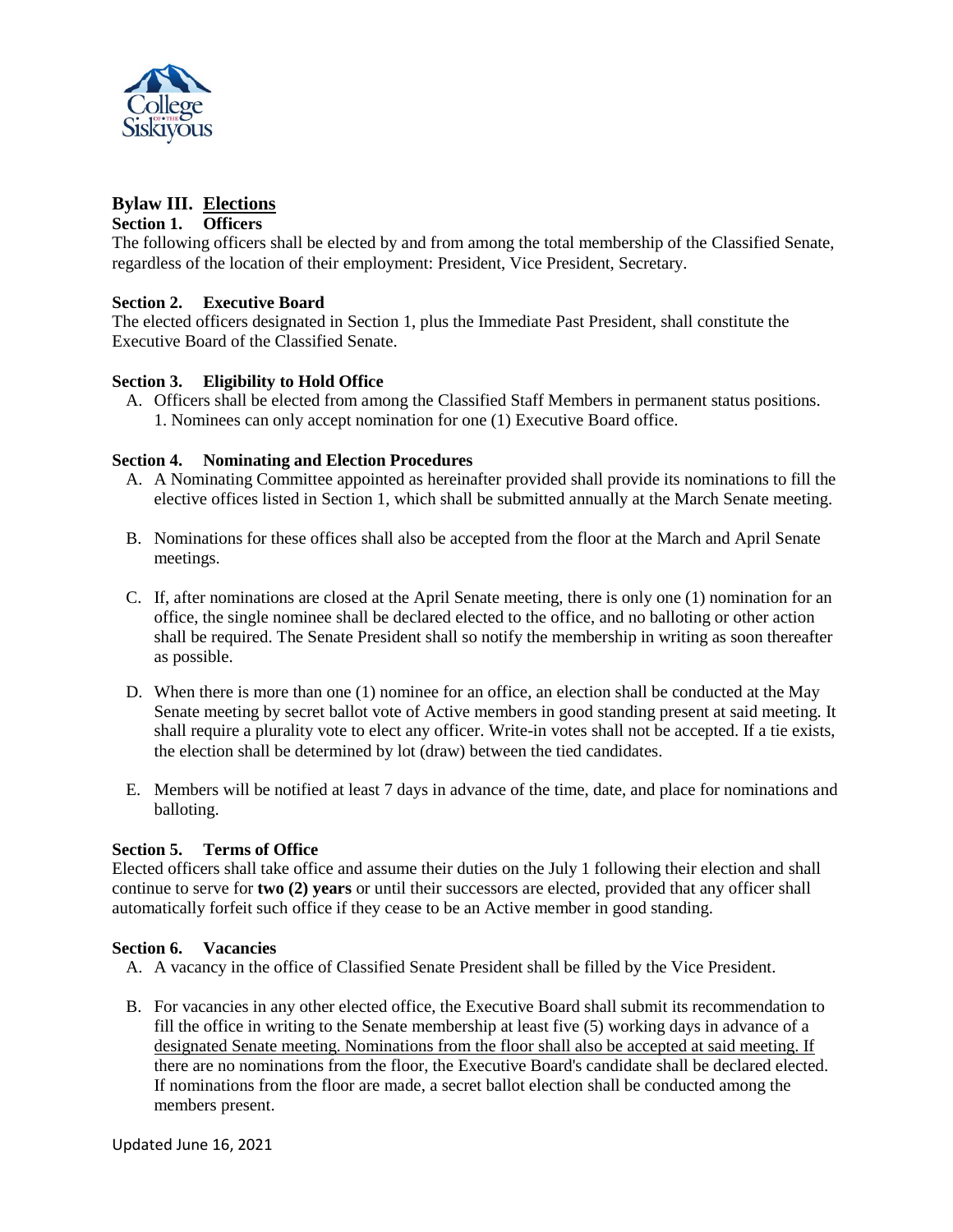

## **Bylaw IV. Classified Senate Meetings**

### **Section 1. Governing Procedures**

Meetings shall be open to the public and governed by *Robert's Rules of Order* as stated in Article VIII of the Classified Senate Constitution.

### **Section 2. Frequency**

Classified Senate Meetings shall take place once a month. Meetings shall be set on a yearly calendar in conjunction with the Board of Trustee meetings to optimize flow of information, i.e., report of previous Board meeting and report from pre-Board meetings regarding agenda for the next Board session.

### **Section 3. Quorum**

A quorum shall be established as a minimum of 20% Classified Senate members. A lack of a quorum shall constitute discussion without action.

### **Section 4. Agenda**

A Classified Senate agenda shall consist of, but not be limited to, the following items:

- A. Agenda Approval
- B. Approval of Minutes
- C. Communications
- D. Executive Committee Report
- E. Committee Reports
- F. Unfinished Business
- G. Public Comments
- H. New Business
- I. Other
- J. Adjournment

## **Bylaw V. Committees**

## **Section 1. Ad Hoc Committees**

Ad hoc committees shall be established by the Classified Senate President for special purposes and be of short duration. The President, or designee, shall be an ex-officio member of all committees.

## **Section 2. Classified Senate Representatives to Shared Governance Councils and Committees**

The President of the Classified Senate, or designee, will sit on various shared governance councils and committees. Additionally, the Classified Senate will appoint Classified Senators to sit on **and serve for two (2) years on** councils and committees. These councils and committees may include, but are not limited to, the following:

- A. College Council
- B. Integrated Planning & Budget Committee
- C. Administrative Council
- D. Instruction Council
- E. Student Services Council
- F. Diversity Committee
- G. Enrollment Management Committee
- H. Foundation Board
- I. Safety Committee